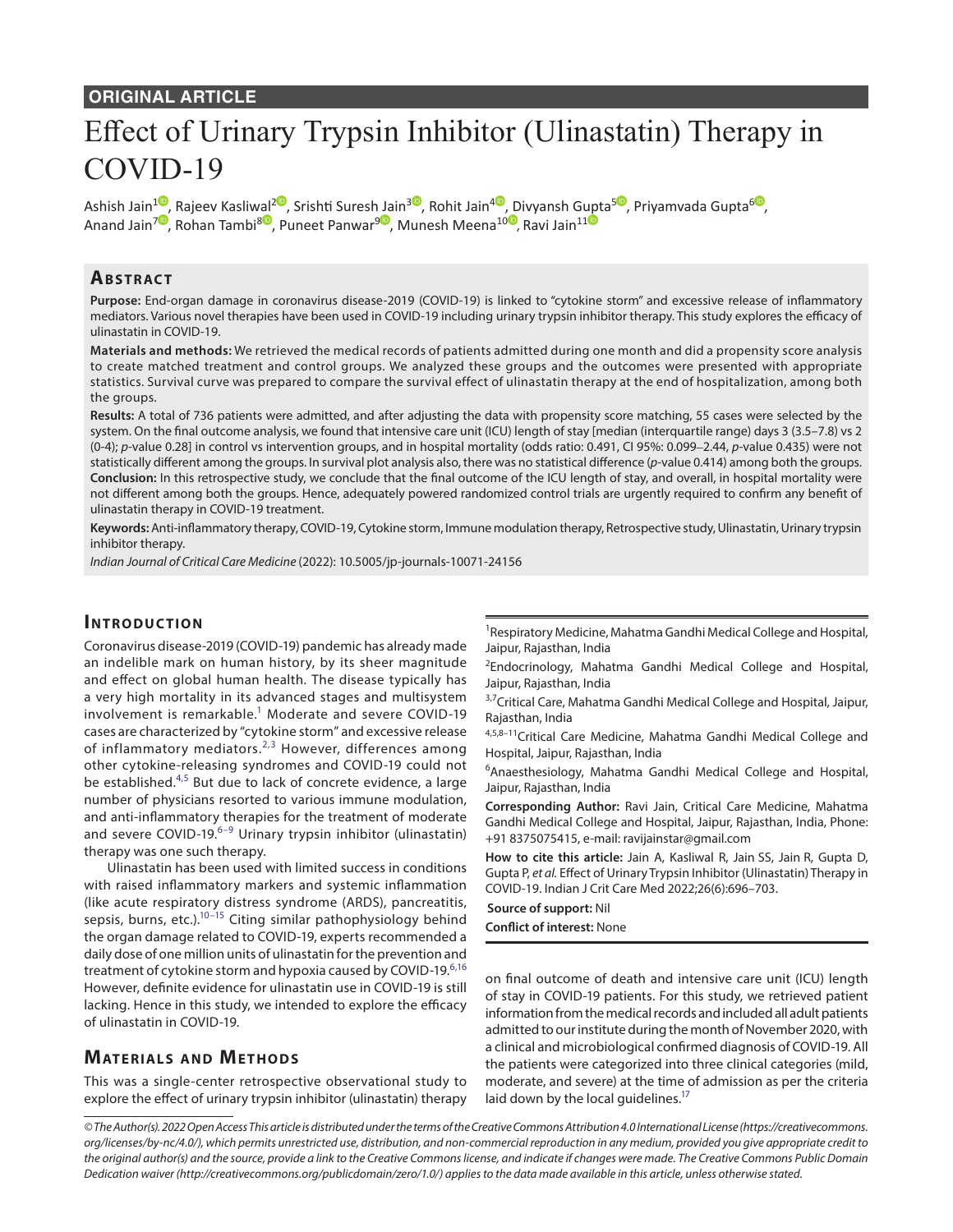<span id="page-1-0"></span>**Flowchart 1:** Distribution of study population according to urinary trypsin inhibitor therapy



Some of these patients were treated with urinary trypsin inhibitor therapy on compassionate ground and as a desperate measure, apart from other standard treatment protocols (which included antiviral remdesivir, prophylactic/therapeutic anticoagulation, low dose and short duration of steroid therapy, and other supportive care as appropriate). The decision to start urinary trypsin therapy was entirely based on the discretion of treating consultants and patients or substitute decision-makers on behalf of the incapacitated patients.

The physicians used urinary trypsin inhibitors according to our institutional protocol, while considering the physiological plausibility of use. They considered the various combinations of C-reactive protein (CRP) levels on admission, maximum CRP levels, D-dimer levels on admission, maximum D-dimer level, computed tomographic (CT) severity score at admission, and/or use of oxygen therapy as per case-by-case preferences. Urinary trypsin inhibitors were used in a standard dose of 10 lakh units/per day for three days in continuous infusion as per our institutional protocol.<sup>[6](#page-6-5)</sup>

We collected all the available epidemiological, laboratory, clinical, and pharmacological data of these patients on standard research forms. These data were archived in a master chart and further used for analysis.

Ethical clearance for this study was granted by the local institutional ethics committee. As this study was retrospective in design and data were based on the exploration of medical records only, consent from the participants was not obtained. Our team did not receive any grant or financial aid of any kind for this project and the entire study was self-funded by the researchers.

# **Statis tical Analysis Plan**

We did an analysis of acquired data systematically as planned on a priory basis. The data were checked for outliers, and values are presented as mean  $\pm$  standard deviation, median (interquartile range, IQR) for continuous variables, and as numbers and percentages for categorical variables as found appropriate during analysis. Initially, we did a univariate analysis of the prepared retrospective treatment and control group. We used the Mann–Whitney *U* test, Chi-square test, or Fisher's exact test, and other comparable tests to check for the significance of variables among the groups.

We further adjusted the data by doing a propensity score analysis to match, "CRP on admission, maximum CRP levels, D-dimer on admission, maximum D-dimer level, CT severity score at admission, and use of oxygen therapy" variables. Thus, we selected cases where the urinary trypsin inhibitor treatment allocation propensity was 50% or above based on matched characteristics, and we created matched treatment and control groups. These propensity scores matched groups were analyzed for significance among various variables and derived outcome data were presented as odds ratio and confidence interval (CI) 95%. Kaplan–Meier curves were prepared to compare the survival effect of urinary trypsin inhibitor therapy at the end of hospitalization, among matched treatment and control groups. All the tests were two-tailed and *p*-value <0.05 was considered as significant. All the statistical analyses were done using SPSS (version 25.0, IBM SPSS Inc., Chicago, IL, USA) unless otherwise indicated. Tabulation and final documentation were done using MS Office software (MS office 2019, Microsoft Corp, WA, USA).

#### **RESULTS**

During the study period, our institute admitted 736 patients diagnosed with COVID-19 ([Flowchart 1,](#page-1-0) details of the study population). We evaluated the medical records of these patients and could include a total of 658 cases, as the crucial interventionrelated data were not available in the records, or other than the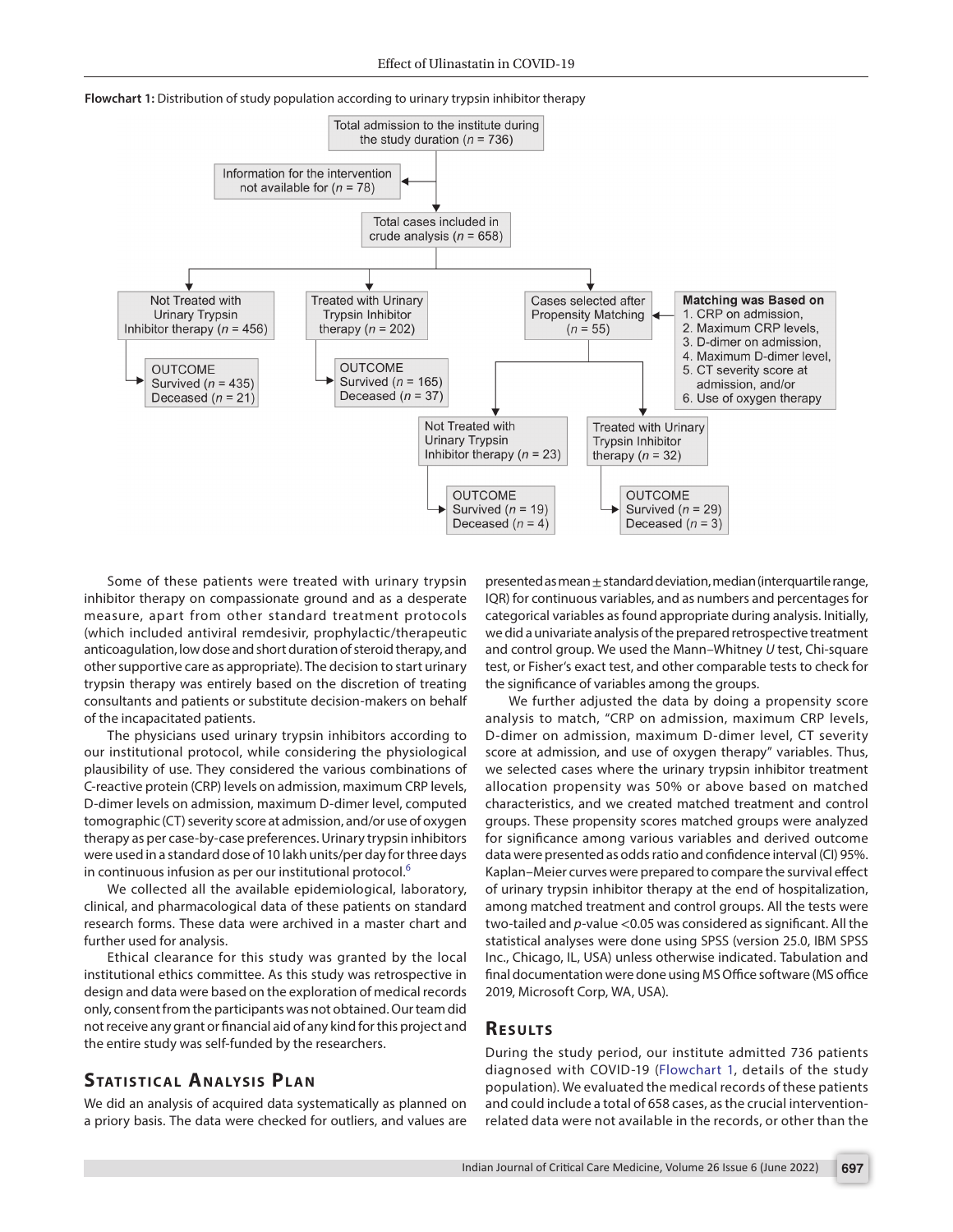|                                             | Not treated with urinary trypsin inhibitor therapy |         |             |        |                | Treated with urinary trypsin inhibitor therapy |             |             |             |                |              |
|---------------------------------------------|----------------------------------------------------|---------|-------------|--------|----------------|------------------------------------------------|-------------|-------------|-------------|----------------|--------------|
| Continuous                                  | N                                                  |         |             |        | Percentiles    | N                                              |             |             | Percentiles |                | p            |
| variables                                   | Valid                                              | Missing | Median      | Q1     | Q <sub>3</sub> | Valid                                          | Missing     | Median      | Q1          | Q <sub>3</sub> | value        |
| <b>AGE</b>                                  | 456                                                | 0       | 58          | 47     | 68             | 202                                            | $\mathbf 0$ | 63.5        | 55          | 71             | $\mathbf 0$  |
| Duration of<br>hospital stay                | 456                                                | 0       | 6.5         | 5      | 9              | 202                                            | $\mathbf 0$ | 8           | 6           | 11             | $\mathbf{0}$ |
| Duration of<br>symptoms before<br>admission | 434                                                | 22      | 3           | 3      | 4              | 186                                            | 16          | 3           | 3           | 5              | 0.2          |
| CRP on admission                            | 402                                                | 54      | 32          | 11.35  | 72.17          | 178                                            | 24          | 65.45       | 29.35       | 196.17         | 0            |
| CRP maximum                                 | 403                                                | 53      | 33          | 11.7   | 73.3           | 178                                            | 24          | 76.65       | 33.65       | 210.77         | 0            |
| IL-6 on admission                           | 261                                                | 195     | 9.4         | 3.52   | 29.15          | 116                                            | 86          | 25          | 6.8         | 62             | $\mathbf 0$  |
| IL-6 maximum                                | 264                                                | 192     | 9.95        | 3.52   | 29.15          | 116                                            | 86          | 27.8        | 8.92        | 73.17          | $\mathbf 0$  |
| D-dimer on<br>admission                     | 363                                                | 93      | 282         | 216    | 501            | 175                                            | 27          | 325         | 240         | 825            | 0.003        |
| D-dimer<br>maximum                          | 363                                                | 93      | 292         | 226    | 555            | 175                                            | 27          | 370         | 254         | 1085           | $\mathbf 0$  |
| Ferritin on<br>admission                    | 330                                                | 126     | 227.5       | 111.45 | 432            | 170                                            | 32          | 343.5       | 176.55      | 670.72         | 0            |
| Ferritin maximum                            | 330                                                | 126     | 233.75      | 117.5  | 439.25         | 170                                            | 32          | 377.5       | 219.5       | 788            | 0            |
| CT severity score                           | 222                                                | 234     | 12          | 8      | 17             | 88                                             | 114         | 16          | 12          | 19             | 0            |
| Duration of ICU stay                        | 446                                                | 10      | $\mathbf 0$ | 0      | 0              | 187                                            | 15          | $\mathbf 0$ | 0           | 5              | 0            |

#### <span id="page-2-0"></span>**Table 1:** Univariate analysis of observed variables of unmatched treatment and control groups

*Not treated with urinary trypsin inhibitor* 

*Treated with urinary trypsin inhibitor* 

|                     |                         |                | therapy |                 | therapy          |       |                  |                  |
|---------------------|-------------------------|----------------|---------|-----------------|------------------|-------|------------------|------------------|
| Categorical         |                         |                |         | Missing<br>data |                  |       | Missing<br>data  | $\boldsymbol{p}$ |
| variables           | <b>Series</b>           | ${\cal N}$     | %       | N(%)            | $\boldsymbol{N}$ | %     | N(%)             | value            |
| Gender              | Male                    | 326            | 71.5    | $\mathbf 0$     | 150              | 74.3  | $\pmb{0}$        | 0.46             |
|                     | Female                  | 130            | 28.5    |                 | 52               | 25.7  |                  |                  |
| Symptomatology      | Asymptomatic            | 8              | 18      | $5(1.1\%)$      | $\mathbf 0$      | 0     | $2(1.0\%)$       | 0.008            |
|                     | ILI                     | 144            | 31.6    |                 | 41               | 20.3  |                  |                  |
|                     | ARI                     | 295            | 64.7    |                 | 158              | 78.2  |                  |                  |
|                     | AGE                     | 4              | 0.9     |                 | $\mathbf{1}$     | 0.5   |                  |                  |
| Severity of disease | Mild                    | 95             | 20.8    | 66 (14.5%)      | 61               | 30.2  | 10 (5.0%)        | $\mathbf 0$      |
| at admission        | Moderate                | 60             | 13.2    |                 | 88               | 43.6  |                  |                  |
|                     | Severe                  | 235            | 51.5    |                 | 43               | 21.3  |                  |                  |
| Co-morbidities      | DM                      | 185            | 40.57   | $\pmb{0}$       | 96               | 47.52 | $\boldsymbol{0}$ | 0.81             |
|                     | <b>HTN</b>              | 170            | 37.28   |                 | 96               | 47.52 |                  |                  |
|                     | CAD                     | 28             | 6.14    |                 | 23               | 11.38 |                  |                  |
|                     | <b>CKD</b>              | 22             | 4.82    |                 | 9                | 4.45  |                  |                  |
|                     | Resp illness            | 14             | 3.07    |                 | 3                | 1.48  |                  |                  |
|                     | Neurological<br>illness | 11             | 2.41    |                 | $\overline{4}$   | 1.98  |                  |                  |
|                     | Malignancy              | $\overline{2}$ | 0.4     |                 | $\overline{4}$   | 1.98  |                  |                  |
|                     | Other                   | 32             | 7.07    |                 | 16               | 7.92  |                  |                  |

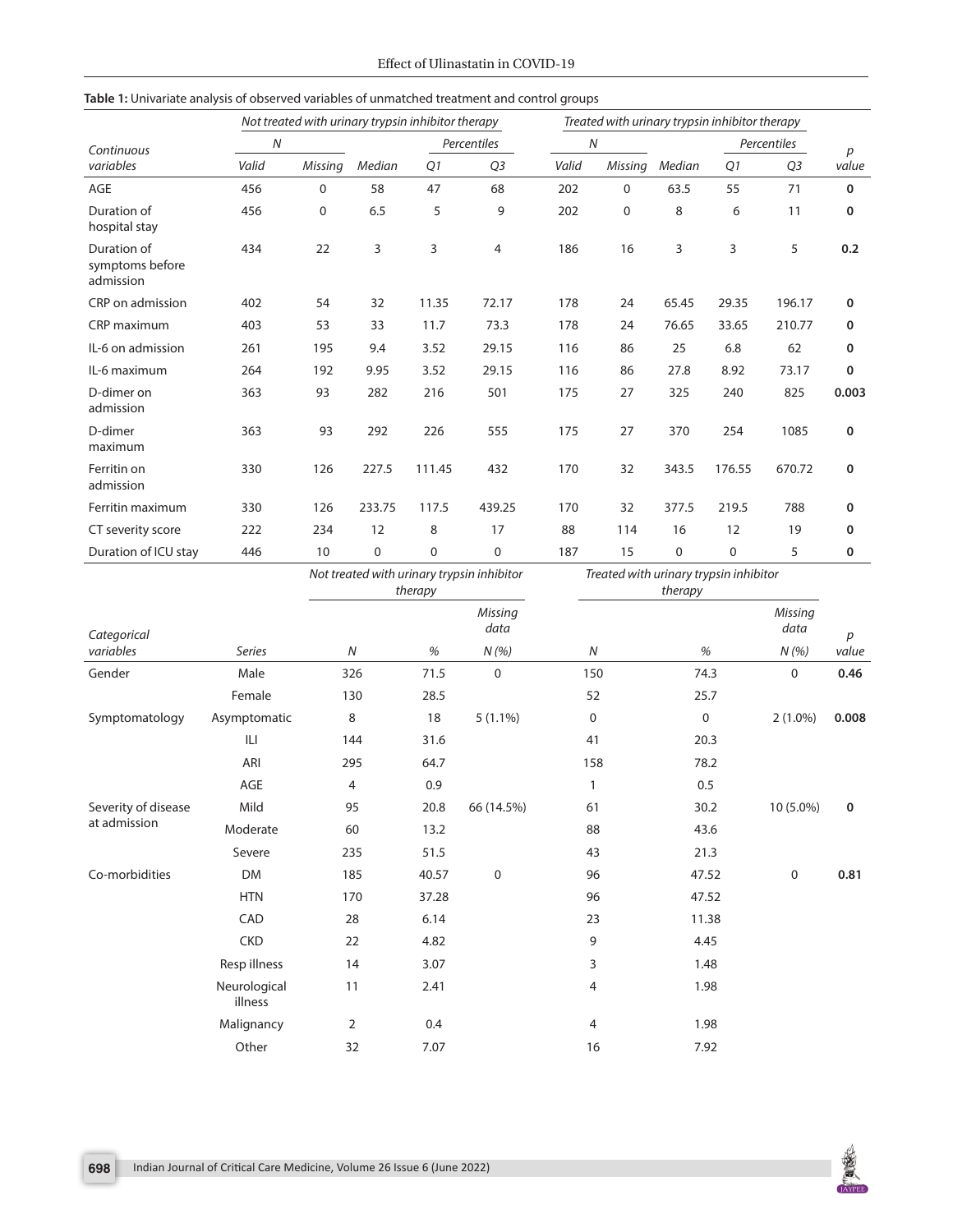| Charlson's                          | $\mathbf 0$    | 85             | 18.6           | $\mathbf 0$ | 19           | 9.4  | $\mathbf 0$ | 0.01        |
|-------------------------------------|----------------|----------------|----------------|-------------|--------------|------|-------------|-------------|
| Co-morbidity index                  | 1              | 87             | 19.1           |             | 31           | 15.3 |             |             |
|                                     | 2              | 90             | 19.7           |             | 39           | 19.3 |             |             |
|                                     | 3              | 103            | 22.6           |             | 49           | 24.3 |             |             |
|                                     | 4              | 61             | 13.4           |             | 47           | 23.3 |             |             |
|                                     | 5              | 19             | 4.2            |             | 12           | 5.9  |             |             |
|                                     | 6              | 9              | $\overline{2}$ |             | 4            | 2    |             |             |
|                                     | $\overline{7}$ | $\overline{2}$ | 0.4            |             | $\mathbf{1}$ | 0.5  |             |             |
| Remdesivir                          |                | 375            | 82.2           | 12 (2.6%)   | 198          | 98   | $2(1.0\%)$  | $\Omega$    |
| Anticoagulation therapy             |                | 418            | 91.7           | $4(0.9\%)$  | 199          | 98.5 | $\mathbf 0$ | 0.003       |
| Corticosteroid therapy              |                | 435            | 95.4           | 21 (4.6%)   | 202          | 100  | $\mathbf 0$ | 0.002       |
| IL-6 inhibitor therapy (toclizumab) |                | 9              | $\overline{2}$ | $4(0.9\%)$  | 28           | 13.9 | 22 (10.9%)  | $\mathbf 0$ |
| Oxygen therapy                      |                | 126            | 27.6           | 51 (11.2%)  | 144          | 71.3 | 8 (4.0%)    | 0           |
| ICU stay                            |                | 76             | 16.7           | $\mathbf 0$ | 106          | 52.5 | $\mathbf 0$ | 0           |
| Ventilation support                 |                | 28             | 6.1            | $\mathbf 0$ | 45           | 22.3 | $\mathbf 0$ | 0           |
| Mode of                             | None           | 417            | 91.4           | 10 (2.2%)   | 136          | 67.3 | 20 (9.9%)   | 0           |
| ventilation support                 | Non-invasive   | $\overline{7}$ | 1.5            |             | 11           | 5.4  |             |             |
|                                     | Invasive       | 22             | 4.8            |             | 35           | 17.3 |             |             |
| Outcome                             | Survived       | 435            | 95.4           | $\mathbf 0$ | 165          | 81.7 | $\mathbf 0$ | 0           |
|                                     | Deceased       | 21             | 4.6            |             | 37           | 18.3 |             |             |

AGE, acute gastroenteritis; ARI, acute respiratory illness; CAD, coronary artery disease; CKD, chronic kidney disease; DM, diabetes mellitus; HTN, hypertension; ICU, intensive care unit; ILI, influenza like illness; IQR, inter qua rtile range

protocolized doses were used in the remaining 78 cases. These 658 cases were evaluated for crude univariate analysis among the intervention and control groups, details of which have been provided ([Table 1](#page-2-0)). These data suggest that all the continuous study variables such as age (*p*-value 0.00), duration of hospital stay (*p*-value 0.00), CRP levels on admission (*p*-value 0.00), maximum CRP levels (*p*-value 0.00), interleukin (IL)-6 levels on admission (*p*-value 0.00), maximum IL-6 levels (*p*-value 0.00), D-dimer levels on admission (*p*-value 0.003), maximum D-dimer levels (*p*-value 0.00), ferritin levels on admission (*p*-value 0.00), maximum ferritin levels (*p*-value 0.00), CT severity score at admission (*p*-value 0.00), and duration of ICU stay (*p*-value 0.00) were statistically different among the groups. There was also statistical difference among the groups on categorical variables like the severity of disease at admission (*p*-value 0.00), Charlson's co-morbidity index score (*p*-value 0.01), anti-viral therapy uses (*p*-value 0.00), anticoagulation therapy uses (*p*-value 0.003), corticosteroid therapy uses (*p*-value 0.002), IL-6 inhibitor therapy (tocilizumab) use (*p*-value 0.00), oxygen therapy use (*p*-value 0.00), ventilation support (*p*-value 0.00), need for ICU stay (*p*-value 0.00), and in-hospital mortality (*p*-value 0.00).

After adjusting the data with propensity score matching, a total of 55 cases were selected by the system based on six variables [\(Flowchart 1,](#page-1-0) details of the study population). These were further divided into control ( $n = 23$ ) vs intervention arms ( $n = 32$ ).

We performed a univariate analysis in this matched sample ([Table 2\)](#page-4-0) and found that there was a difference in duration of symptoms before admission (*p*-value 0.048), IL-6 levels on admission (*p*-value 0.015), and maximum IL-6 levels among the groups (*p*-value 0.015), and all other relevant variables were well matched. On the final outcome analysis, we found that ICU length of stay [median (IQR) days 3 (3.5–7.8) vs 2 (0–4) *p*-value 0.28] in control vs intervention groups and in-hospital mortality (odds ratio: 0.491, CI 95%: 0.099–2.44, *p*-value 0.435) were not statistically different among the groups ([Table 2\)](#page-4-0).

We did survival plot analysis and found that there was no statistical difference (*p*-value 0.414) on the cumulative probability of survival among both the groups [\(Fig. 1,](#page-5-0) the cumulative probability of patient survival).

#### **Dis c u s sio n**

Coronavirus disease-2019 (COVID-19) is truly a novel disease and a standard management approach based on limited evidence has been provided by the regional and global healthcare authorities[.17](#page-6-10)[–19](#page-6-11) COVID-19-related organ damage is largely attributed to the cytokine storm caused during the disease.  $4,5,10,20$  $4,5,10,20$  $4,5,10,20$  $4,5,10,20$  $4,5,10,20$ Ulinastatin use has been advocated by the expert panels to counter the inflammatory surge; however, no clinical studies are available to compare the evidence so far.<sup>[6,](#page-6-5)[16](#page-6-9)</sup> In our retrospective study, we found that ICU length of stay [median (IQR) day 3 (3.5–7.8) vs day 2 (0–4) *p*-value 0.28] in control vs intervention groups and in-hospital mortality (odds ratio: 0.491, CI 95%: 0.099–2.44, *p*-value 0.435) were not statistically different among the groups ([Table 2](#page-4-0)).

In several previous studies, ulinastatin was proven useful in other illnesses (like burns and sepsis) in reducing the inflammatory load and subsequently improving the final outcome.<sup>[21](#page-6-13),[22](#page-7-0)</sup> A recent meta-analysis included 11 eligible studies with 399 pancreatitis patients. It showed that the serum levels of CRP, IL-6, and tumor necrosis factor (TNF)-α were evidently decreased (CRP: Standardized mean difference (SMD) =  $-2.697$ , 95% CI =  $-4.399 \sim$ –0.994, *p*-value 0.002; IL-6: SMD =–5.268, 95% CI =–9.850 ~ –0.687,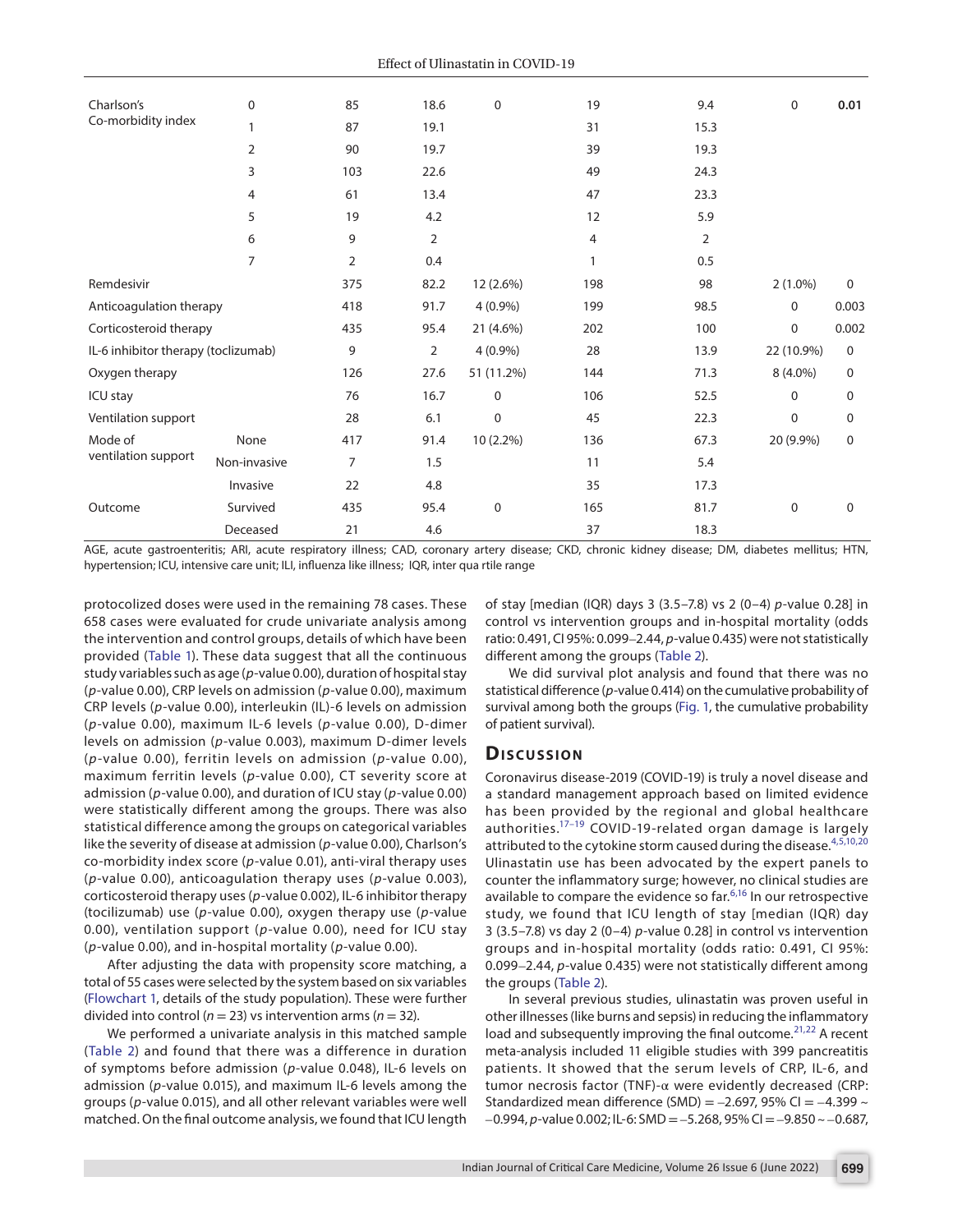|                                          | Not treated with Urinary trypsin inhibitor therapy<br>$(n = 23)$ |             |        |             |                                                                                                                                                                                                                                                                                                                                                                                                                                                                                                                                                                                                                                        |    |                |     |             |       |       |
|------------------------------------------|------------------------------------------------------------------|-------------|--------|-------------|----------------------------------------------------------------------------------------------------------------------------------------------------------------------------------------------------------------------------------------------------------------------------------------------------------------------------------------------------------------------------------------------------------------------------------------------------------------------------------------------------------------------------------------------------------------------------------------------------------------------------------------|----|----------------|-----|-------------|-------|-------|
|                                          | N                                                                |             |        | Percentiles |                                                                                                                                                                                                                                                                                                                                                                                                                                                                                                                                                                                                                                        | N  |                |     | Percentiles |       |       |
| Continuous variables                     | Valid                                                            | Missing     | Median | Q1          | Treated with urinary trypsin inhibitor therapy<br>$(n = 32)$<br>Valid<br>Q <sub>3</sub><br>Q <sub>3</sub><br>Missing<br>Median<br>Q1<br>p value<br>49.25<br>0.505<br>65<br>32<br>0<br>56<br>70<br>13<br>0<br>10<br>7<br>0.871<br>32<br>10<br>$\overline{2}$<br>3<br>8<br>3<br>30<br>5<br>0.048<br>32<br>0<br>197.9<br>206<br>44.55<br>242.25<br>0.207<br>212<br>32<br>0<br>0.147<br>210.4<br>86.92<br>246.25<br>20<br>12<br>0.015<br>22.85<br>42.25<br>11.25<br>95.52<br>22.9<br>20<br>12<br>42.3<br>11.3<br>0.015<br>95.5<br>1803<br>32<br>0<br>595.5<br>317.3<br>0.865<br>1739<br>2600<br>0<br>32<br>606<br>317.3<br>2318.8<br>0.597 |    |                |     |             |       |       |
| Age                                      | 23                                                               | 0           | 56     | 42          |                                                                                                                                                                                                                                                                                                                                                                                                                                                                                                                                                                                                                                        |    |                |     |             |       |       |
| Duration of hospital<br>stay             | 23                                                               | 0           | 10     | 7           |                                                                                                                                                                                                                                                                                                                                                                                                                                                                                                                                                                                                                                        |    |                |     |             |       |       |
| Duration of symptoms<br>before admission | 23                                                               | $\mathbf 0$ | 5      | 3           |                                                                                                                                                                                                                                                                                                                                                                                                                                                                                                                                                                                                                                        |    |                |     |             |       |       |
| CRP levels on<br>admission               | 23                                                               | $\mathbf 0$ | 80.9   | 66.1        |                                                                                                                                                                                                                                                                                                                                                                                                                                                                                                                                                                                                                                        |    |                |     |             |       |       |
| Maximum CRP levels                       | 23                                                               | $\mathbf 0$ | 149.5  | 72          |                                                                                                                                                                                                                                                                                                                                                                                                                                                                                                                                                                                                                                        |    |                |     |             |       |       |
| IL-6 levels on<br>admission              | 10                                                               | 13          | 8.85   | 4.45        |                                                                                                                                                                                                                                                                                                                                                                                                                                                                                                                                                                                                                                        |    |                |     |             |       |       |
| Maximum IL-6 levels                      | 10                                                               | 13          | 8.9    | 4.5         |                                                                                                                                                                                                                                                                                                                                                                                                                                                                                                                                                                                                                                        |    |                |     |             |       |       |
| D-dimer levels on<br>admission           | 23                                                               | 0           | 500    | 287         |                                                                                                                                                                                                                                                                                                                                                                                                                                                                                                                                                                                                                                        |    |                |     |             |       |       |
| Maximum D-dimer<br>levels                | 23                                                               | $\mathbf 0$ | 618    | 342         |                                                                                                                                                                                                                                                                                                                                                                                                                                                                                                                                                                                                                                        |    |                |     |             |       |       |
| Ferritin levels on<br>admission          | 18                                                               | 5           | 393    | 265.8       | 791                                                                                                                                                                                                                                                                                                                                                                                                                                                                                                                                                                                                                                    | 29 | 3              | 432 | 227.7       | 852.2 | 0.93  |
| <b>Maximum Ferritin</b><br>levels        | 18                                                               | 5           | 393    | 265.8       | 878.3                                                                                                                                                                                                                                                                                                                                                                                                                                                                                                                                                                                                                                  | 29 | 3              | 502 | 314.5       | 852.2 | 0.678 |
| CT severity score at<br>admission        | 23                                                               | $\mathbf 0$ | 19     | 17          | 21                                                                                                                                                                                                                                                                                                                                                                                                                                                                                                                                                                                                                                     | 32 | 0              | 19  | 16          | 21    | 0.745 |
| Duration of ICU stay                     | 22                                                               | 1           | 3.5    | 0           | 7.8                                                                                                                                                                                                                                                                                                                                                                                                                                                                                                                                                                                                                                    | 30 | $\overline{2}$ | 2   | 0           | 4     | 0.28  |

<span id="page-4-0"></span>

|  | Table 2: Univariate analysis of observed variables among the Matched treatment and control groups of urinary trypsin inhibitor therapy (ulinastatin) |
|--|------------------------------------------------------------------------------------------------------------------------------------------------------|
|--|------------------------------------------------------------------------------------------------------------------------------------------------------|

|                                     |                | Not treated with urinary trypsin<br>inhibitor therapy |             |              | Treated with urinary trypsin inhibitor |       |                  |           |
|-------------------------------------|----------------|-------------------------------------------------------|-------------|--------------|----------------------------------------|-------|------------------|-----------|
|                                     |                |                                                       |             |              |                                        |       |                  |           |
| Categorical                         |                |                                                       |             | Missing data |                                        |       | Missing data     |           |
| variables                           | <b>Series</b>  | N                                                     | (%)         | N(%)         | N                                      | $\%$  | N(%)             | p value   |
| Gender                              | Male           | 18                                                    | 78.3        | 0            | 28                                     | 87.5  | $\boldsymbol{0}$ | 0.46      |
|                                     | Female         | 5                                                     | 21.7        |              | 4                                      | 12.54 |                  |           |
| Severity of disease                 | Mild           | 8                                                     | 34.8        | 0            | 10                                     | 31.3  |                  | 0.517     |
| at admission                        | Moderate       | 14                                                    | 60.9        |              | 19                                     | 59.4  | $2(3.6\%)$       |           |
|                                     | Severe         | 1                                                     | 4.3         |              | 1                                      | 3.1   |                  |           |
| Charlson's                          | $\Omega$       | 2                                                     | 8.7         | $\mathbf 0$  | 4                                      | 12.5  |                  | 0.158     |
| Co-morbidity index                  | 1              | 6                                                     | 26.1        |              | 7                                      | 21.9  |                  |           |
|                                     | 2              | 7                                                     | 30.4        |              | 4                                      | 12.5  |                  |           |
|                                     | 3              | 5                                                     | 21.7        |              | 6                                      | 18.8  |                  |           |
|                                     | 4              | 1                                                     | 4.3         |              | 9                                      | 28.1  | 0                |           |
|                                     | 5              | $\mathbf 0$                                           | $\mathbf 0$ |              |                                        | 3.1   |                  |           |
|                                     | 6              | $\overline{2}$                                        | 8.7         |              |                                        | 3.1   |                  |           |
|                                     | $\overline{7}$ |                                                       |             |              |                                        |       |                  |           |
| Anti-viral therapy                  |                | 19                                                    | 82.6        | $\mathbf 0$  | 31                                     | 96.9  | 0                | 0.149     |
| Anticoagulation therapy             |                | 22                                                    | 95.7        | $1(4.3\%)$   | 30                                     | 93.8  | $\mathbf 0$      | 0.141     |
| Corticosteroid therapy              |                | 23                                                    | 100         | $\mathbf 0$  | 32                                     | 100   | $\mathbf 0$      | <b>NA</b> |
| IL-6 inhibitor therapy (toclizumab) |                |                                                       |             |              |                                        |       |                  |           |
| Oxygen therapy                      |                | 22                                                    | 95.7        | 0            | 31                                     | 96.9  | 1                | 1         |
| ICU stay                            |                | 14                                                    | 60.9        | 0            | 19                                     | 59.4  | $\mathbf 0$      | 0.91      |
| Ventilation support                 |                | $\overline{4}$                                        | 17.4        | $\mathbf{0}$ | 4                                      | 12.5  | $\mathbf 0$      | 0.7       |
| Mode of ventilation                 | None           | 17                                                    | 73.9        | 2(8.7)       | 22                                     | 68.8  | 6(18.8)          | 0.25      |
| support                             | Non-invasive   | $\mathbf{1}$                                          | 4.3         |              | $\Omega$                               | 0     |                  |           |
|                                     | Invasive       | 3                                                     | 13          |              | 4                                      | 12.5  |                  |           |

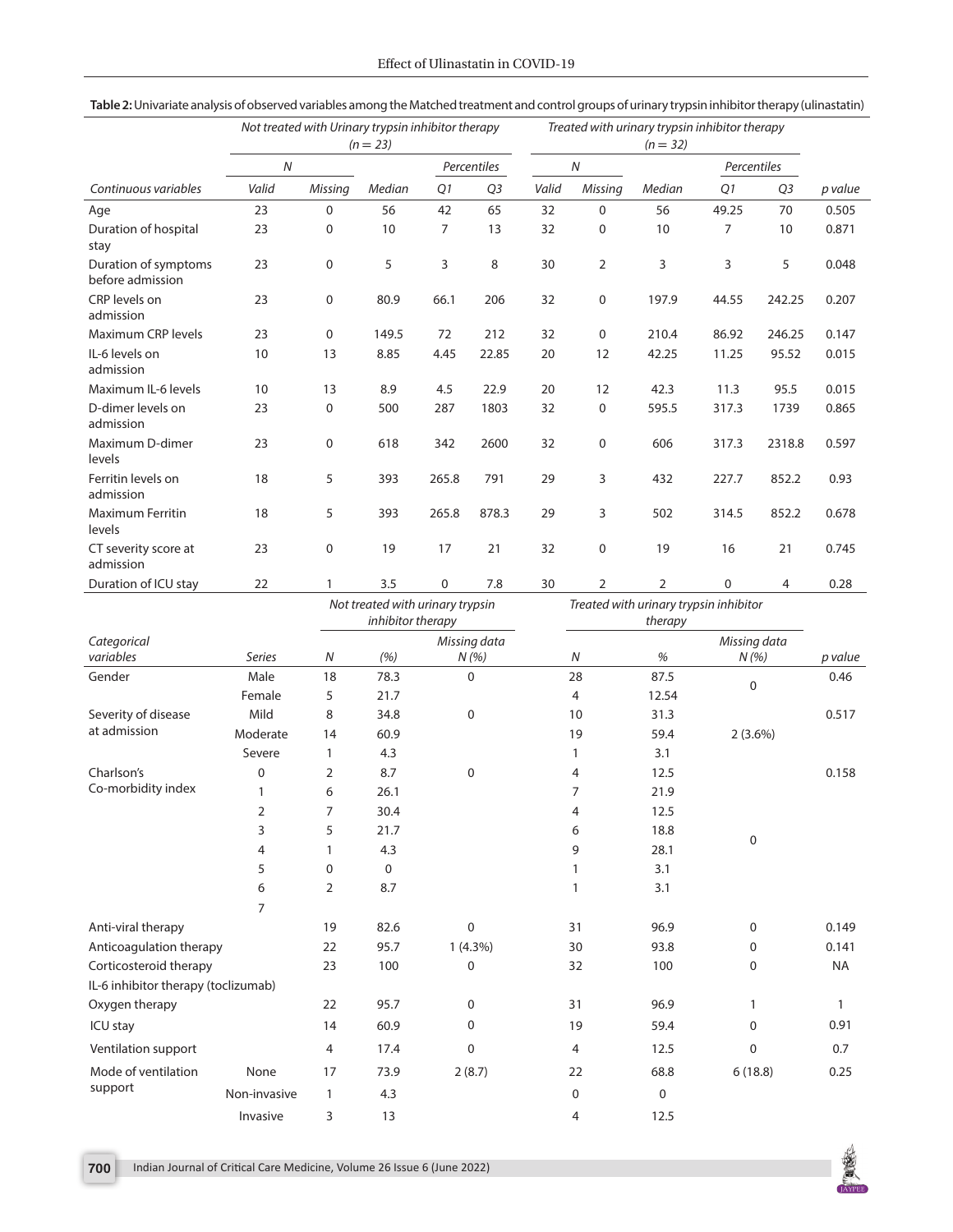| Final in hospital<br>Outcome                                     | Survived<br>Deceased |               | 19<br>4                      | 82.6<br>$\mathbf 0$<br>17.4 | 29<br>3 |               | 90.6<br>9.4                              |                      | 0     | 0.435   |
|------------------------------------------------------------------|----------------------|---------------|------------------------------|-----------------------------|---------|---------------|------------------------------------------|----------------------|-------|---------|
| Outcome comparison of unmatched and matched groups               |                      |               |                              |                             |         |               |                                          |                      |       |         |
|                                                                  |                      |               | Crude analysis ( $n = 658$ ) |                             |         |               | Propensity matched analysis ( $n = 55$ ) |                      |       |         |
|                                                                  |                      | Odds<br>ratio | Lower<br>limit of Cl         | Upper limit<br>of Cl        | p value | Odds<br>ratio | Iower<br>limit of Cl                     | Upper<br>limit of Cl |       | p value |
| Overall, in hospital mortality<br>8.17<br>4.65<br><0.000<br>2.64 |                      |               |                              |                             | 0.491   | 0.099         | 2.446                                    |                      | 0.435 |         |
| ICU length of stay                                               |                      | 1.242         | 1.164                        | .324                        | < 0.000 | 1.073         | 0.927                                    | 1.241                |       | 0.28    |

ARI, acute respiratory illness; AGE, acute gastroenteritis; CAD, coronary artery disease; CI, confidence interval; CKD, chronic kidney disease; CI, confidence interval; DM, diabetes mellitus; HTN, hypertension;IQR, inter quartile range; ILI, influenza like illness; ICU, intensive care unit



#### **DAYs**

| <b>Means for Survival Time</b> |          |            |                         |             |  |  |  |  |  |
|--------------------------------|----------|------------|-------------------------|-------------|--|--|--|--|--|
|                                | Mean     |            |                         |             |  |  |  |  |  |
| Urinary trypsin inhibitor      |          |            | 95% Confidence interval |             |  |  |  |  |  |
| treatment                      | Estimate | Std. Error | Lower bound             | Upper bound |  |  |  |  |  |
| No                             | 19.624   | 2.368      | 14.983                  | 24.266      |  |  |  |  |  |
| <b>Yes</b>                     | 27.438   | 1.409      | 24.677                  | 30.198      |  |  |  |  |  |
| Overall                        | 25.440   | 1.691      | 22.126                  | 28.755      |  |  |  |  |  |
| Overall comparisons            |          |            |                         |             |  |  |  |  |  |
|                                |          | Chi-square | df                      | p-value     |  |  |  |  |  |
| Log rank (Mantel-Cox)          |          | 0.668      |                         | 0.414       |  |  |  |  |  |

<span id="page-5-0"></span>**Fig. 1:** Cumulative probability of patient survival among the matched urinary trypsin inhibitor treatment and control group

*p*-value 0.024; TNF-α: SMD =–5.666, 95% CI =–11.083 ~–0.249, *p*-value 0.040) after using ulinastatin. But still, the use of ulinastatin could not be translated into improvement of the final outcome[.13](#page-6-14) Another meta-analysis of 33 randomized control trials (RCTs) involving 2,344 patients in ARDS patients, showed that ulinastatin treatment significantly reduced mortality (RR = 0.51, 95% CI: 0.43  $\sim$  0.61), the occurrence of ventilator-associated pneumonia rate (RR=0.50, 95% CI: 0.36 ~ 0.69), and shortening duration of mechanical ventilation (SMD=–1.29, 95% CI: –1.76 ~ –0.83), length of ICU stay (SMD=–1.38,

95% CI:  $-1.95 \sim -0.80$ ), and hospital stay (SMD =  $-1.70$ , 95%  $Cl: -2.63 \sim -0.77$ ), and ulinastatin significantly improved oxygenation index, respiratory rate, and serum inflammatory factors (TNF- $\alpha$ , IL-1β, IL-6, IL-8).<sup>12</sup> Ulinastatin use was proven beneficial in many other such conditions[.13](#page-6-14),[15,](#page-6-8)[23–](#page-7-1)[26](#page-7-2)

In the limited sense of our study, we were not able to confirm any such benefit on final outcomes with the use of ulinastatin therapy in addition to usual care protocol in COVID-19. However, due to the retrospective nature of this study and the paucity of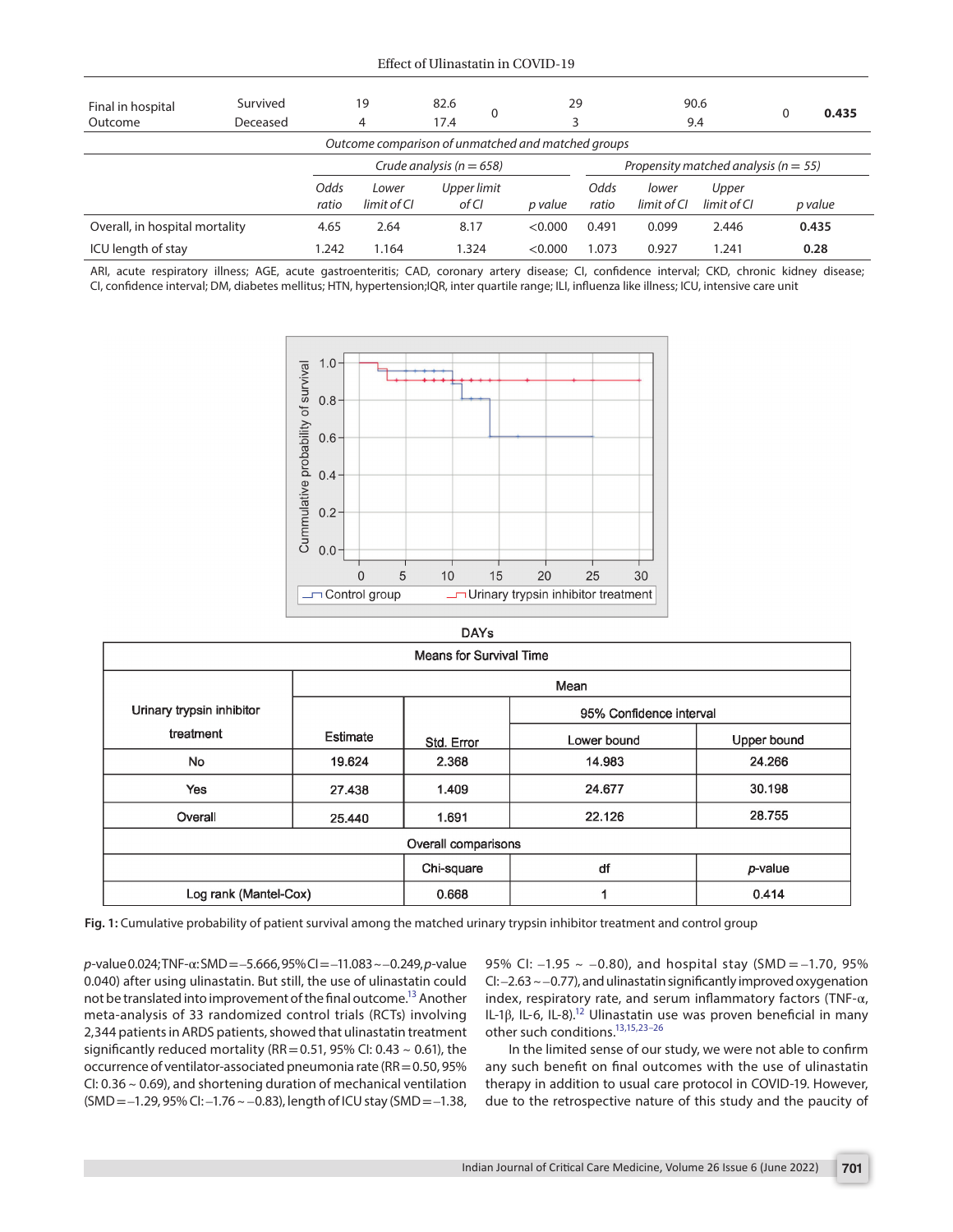data, comments related to possible adverse reactions, safety, and toxicities of the drug could not be made.

# **STRENGTH AND LIMITATIONS**

In this retrospective study, we could include a number of patients who have received ulinastatin therapy on compassionate grounds. Due to the retrospective nature of this study, we had a paucity of many data and hence comments related to possible adverse reactions, safety, and toxicities of the drug could not be made. However, this is one of the leading efforts to explore the efficacy of much debated and popularized "ulinastatin therapy" in the management of COVID-19. In its limited sense, this study provides vital data on the efficacy of urinary trypsin inhibitor therapy and warrants the need for RCTs before making any hyped claims of its benefit.

# **CONCLUSION**

In this retrospective study, we conclude that after a propensity score-matched analysis of the data acquired retrospectively in our institute, the final outcome of the ICU length of stay, and overall, in-hospital mortality was not different among the urinary trypsin inhibitor-treated and non-treated patients. Most of the patients were treated with the standard institutional protocol for COVID-19 care which is based on regional official guidance (which includes antiviral remdesivir, prophylactic/therapeutic anticoagulation, low dose, and short duration of steroid therapy and other supportive care as appropriate). Hence, adequately powered RCTs are urgently required to confirm any benefit of urinary trypsin inhibitor therapy in COVID-19.

# **ORCID**

*Ashish Jain* [h](https://orcid.org/0000-0001-9310-3911)ttps://orcid.org/0000-0001-9310-3911 *Rajeev Kasliwa[l](https://orcid.org/0000-0002-2377-6616)* https://orcid.org/0000-0002-2377-6616 *Srishti Suresh Jain*https://orcid.org/0000-0001-8355-1497 *Rohit Jai[n](https://orcid.org/0000-0002-3776-4093)* https://orcid.org/0000-0002-3776-4093 *Divyansh Gupt[a](https://orcid.org/0000-0003-2067-0311)* https://orcid.org/0000-0003-2067-0311 *Priyamvada Gupt[a](https://orcid.org/0000-0002-6437-1447)* https://orcid.org/0000-0002-6437-1447 *Anand Jain* [h](https://orcid.org/0000-0002-7973-8643)ttps://orcid.org/0000-0002-7973-8643 *Rohan Tamb[i](https://orcid.org/0000-0002-7700-4910)* https://orcid.org/0000-0002-7700-4910 *Puneet Panwa[r](https://orcid.org/0000-0003-1436-1416)* https://orcid.org/0000-0003-1436-1416 *Munesh Meen[a](https://orcid.org/ 0000-0002-7431-6142)* https://orcid.org/ 0000-0002-7431-6142 *Ravi Jai[n](https://orcid.org/0000-0001-9260-479X)* https://orcid.org/0000-0001-9260-479X

# **REFERENCES**

- <span id="page-6-0"></span>1. WHO Coronavirus (COVID-19) Dashboard [Internet]. [cited 2021 Sep 27]. Available from: https://covid19.who.int.
- <span id="page-6-1"></span>2. Channappanavar R, Perlman S. Pathogenic human coronavirus infections: causes and consequences of cytokine storm and immunopathology. Semin Immunopathol [Internet] 2017;39(5):529– 539. Available from: http://link.springer.com/10.1007/s00281-017- 0629-x.
- <span id="page-6-2"></span>3. Ansari AS. Cytokine storm in novel coronavirus disease (COVID-19): expert management considerations. Indian J Crit Care Med [Internet] 2020;24(6):429–434. Available from: https://www.ijccm.org/ doi/10.5005/jp-journals-10071-23415.
- <span id="page-6-3"></span>4. Leisman DE, Ronner L, Pinotti R, Taylor MD, Sinha P, Calfee CS, et al. Cytokine elevation in severe and critical COVID-19: a rapid systematic

review, meta-analysis, and comparison with other inflammatory syndromes. Lancet Respir Med [Internet] 2020;8(12):1233–1244. Available from: https://www.ncbi.nlm.nih.gov/pmc/articles/ PMC7567529/.

- <span id="page-6-4"></span>5. Wilson JG, Simpson LJ, Ferreira A-M, Rustagi A, Roque J, Asuni A, et al. Cytokine profile in plasma of severe COVID-19 does not differ from ARDS and sepsis. JCI Insight 2020;5(17):140289.
- <span id="page-6-5"></span>6. Mehta Y, Dixit SB, Zirpe KG, Ansari AS. Cytokine storm in novel coronavirus disease (COVID-19): expert management considerations. Indian J Crit Care Med 2020;24(6):429–434.
- 7. Lin H-Y. The severe COVID-19: A sepsis induced by viral infection and its immunomodulatory therapy. Chin J Traumatol Zhonghua Chuang Shang Za Zhi 2020;23(4):190–195.
- 8. Horie S, McNicholas B, Rezoagli E, Pham T, Curley G, McAuley D, et al. Emerging pharmacological therapies for ARDS: COVID-19 and beyond. Intensive Care Med 2020;46(12):2265–2283.
- <span id="page-6-6"></span>9. Allegra A, Di Gioacchino M, Tonacci A, Musolino C, Gangemi S. Immunopathology of SARS-CoV-2 infection: immune cells and mediators, prognostic factors, and immune-therapeutic implications. Int J Mol Sci 2020;21(13):E4782.
- <span id="page-6-7"></span>10. Feng Z, Shi Q, Fan Y, Wang Q, Yin W. Ulinastatin and/or thymosin α1 for severe sepsis: a systematic review and meta-analysis. J Trauma Acute Care Surg 2016;80(2):335–340.
- 11. Zhang Y, Chen H, Li Y, Zheng S, Chen Y, Li L, et al. Thymosin alpha1- and ulinastatin-based immunomodulatory strategy for sepsis arising from intra-abdominal infection due to carbapenem-resistant bacteria. J Infect Dis 2008;198(5):723–730.
- <span id="page-6-15"></span>12. Zhang X, Zhu Z, Jiao W, Liu W, Liu F, Zhu X. Ulinastatin treatment for acute respiratory distress syndrome in China: a meta-analysis of randomized controlled trials. BMC Pulm Med [Internet] 2019;19(1):196. Available from: https://doi.org/10.1186/s12890-019-0968-6.
- <span id="page-6-14"></span>13. Wang L-Z, Luo M-Y, Zhang J-S, Ge F-G, Chen J-L, Zheng C-Q. Effect of ulinastatin on serum inflammatory factors in Asian patients with acute pancreatitis before and after treatment: a meta-analysis. Int J Clin Pharmacol Ther 2016;54(11):890–898.
- 14. Pang X-Y, Fang C-C, Chen Y-Y, Liu K, Song G-M. Effects of Ulinastatin on perioperative inflammatory response and pulmonary function in cardiopulmonary bypass patients. Am J Ther 2016;23(6): e1680–e1689.
- <span id="page-6-8"></span>15. Shu H, Liu K, He Q, Zhong F, Yang L, Li Q, et al. Ulinastatin, a protease inhibitor, may inhibit allogeneic blood transfusion-associated pro-inflammatory cytokines and systemic inflammatory response syndrome and improve postoperative recovery. Blood Transfus Trasfus Sangue 2014;12 (1):s109–s118.
- <span id="page-6-9"></span>16. Anderson PS (trad). Shanghai 2019 coronavirus disease comprehensive treatment expert consensus. 2020 Mar 24 [cited 2021 Sep 26]. Available from: https://covid19-evidence.paho.org/ handle/20.500.12663/1098.
- <span id="page-6-10"></span>17. UpdatedClinicalManagementProtocolforCOVID19dated03072020. pdf [Internet]. [cited 2021 Mar 1]. Available from: https://www.mohfw. gov.in/pdf/UpdatedClinicalManagementProtocolforCOVID19dated 03072020.pdf.
- 18. Alhazzani W, Evans L, Alshamsi F, Møller MH, Ostermann M, Prescott HC, et al. Surviving sepsis campaign guidelines on the management of adults with coronavirus disease 2019 (COVID-19) in the ICU: First Update. Crit Care Med [Internet] 2021;49(3):e219–e234. Available from: https://journals.lww.com/10.1097/CCM.0000000000004899
- <span id="page-6-11"></span>19. WHO-2019-nCoV-clinical-2020.5-eng.pdf.
- <span id="page-6-12"></span>20. Mulchandani R, Lyngdoh T, Kakkar AK.Deciphering the COVID-19 cytokine storm: systematic review and meta-analysis. Eur J Clin Invest 2021;51(1):e13429.
- <span id="page-6-13"></span>21. Shao Y, Zhang L, Deng L, Yao H. [Clinical study on effects of ulinastatin on patients with systemic inflammatory response syndrome]. Zhongguo Wei Zhong Bing Ji Jiu Yi Xue Chin Crit Care Med Zhongguo Weizhongbing Jijiuyixue 2005;17(4):228–230.